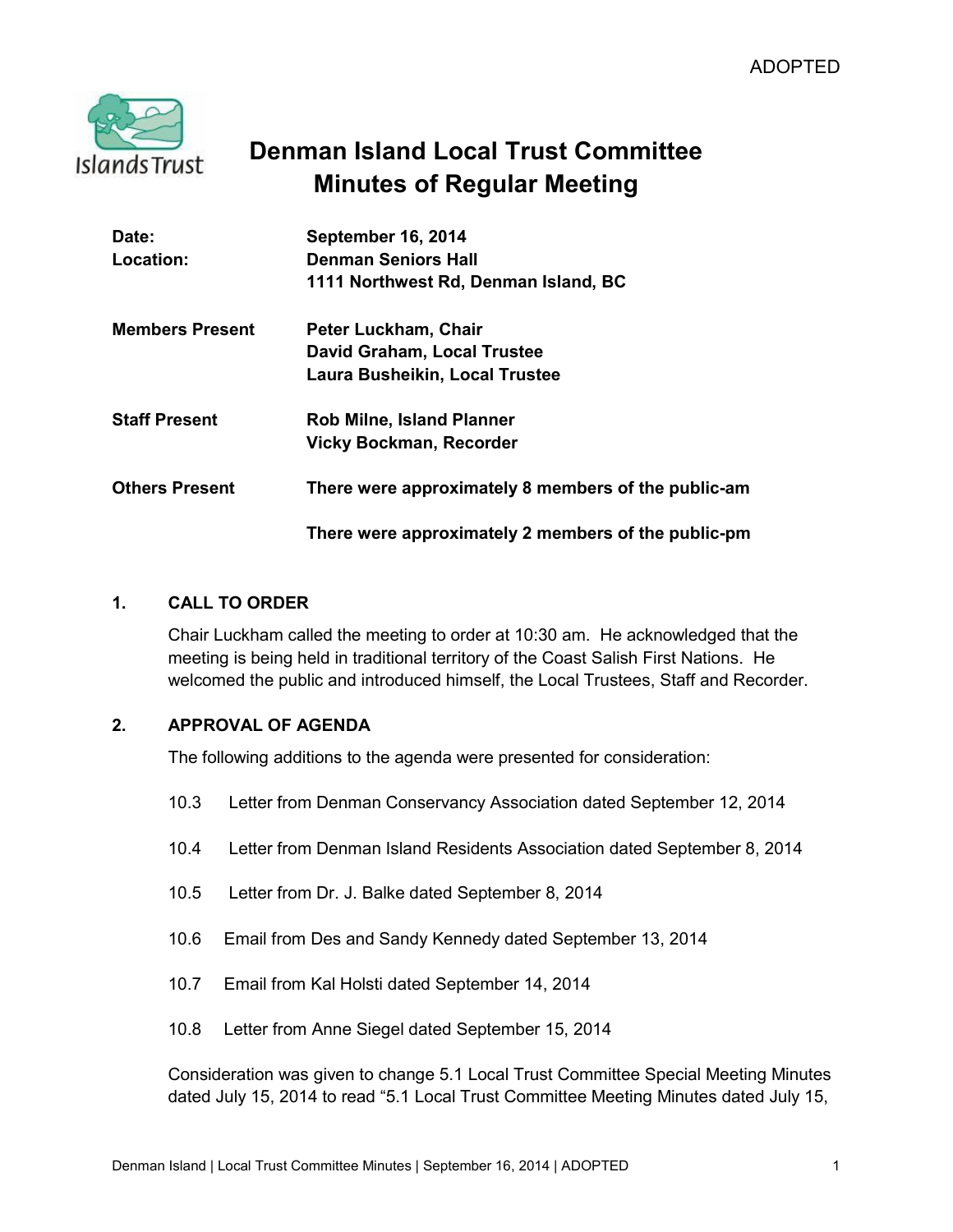2014".

**By general consent** the agenda was adopted as amended.

### **3. CHAIR'S REPORT**

Chair Luckham commented that Trust Council was recently held on Keats Island and noted that the meeting provided an opportunity to reflect on accomplishments that the Islands Trust has achieved during this term. He reported that he and other Islands Trust representatives will be attending the upcoming Union of BC Municipalities 2014 convention.

### **4. TRUSTEES' REPORT**

Trustee Busheikin remarked that she appreciated the review of the term accomplishments at the recent Trust Council. She commented that many Trustees, i9f elected, will be returning to the new term which will add depth and experience to the work being done, and acknowledged that she is saddened that Chair Malcolmson will not be returning. She noted that she was pleased with the outcome of the meeting in August with the K'omoks First Nation.

Trustee Graham observed that the Trust Council provides a forum for Trustees to gather four times a year to bring awareness to communities of the work that Islands Trust is doing as well as informing Trustees of local issues which are often shared in common among islands. He noted that he recently attended a Financial Planning Committee meeting where work is beginning on the next budget cycle. He announced that he will not be running as a candidate for Trustee in the next term.

### **5. MINUTES**

### **5.1. Local Trust Committee Special Meeting Minutes dated July 15, 2014 – for adoption**

The following amendments to the minutes were presented for consideration: Page 3, item 10.1 heading: change "June" to "Jane"; and Page 6, resolution DE-2014-044: remove the superfluous bullet at the end of the resolution.

By general consent the minutes were adopted, as amended.

### **5.2. Section 26 Resolutions Without Meeting Log dated September 2, 2014 attached**

Chair Luckham reviewed the Resolutions Without Meeting Log for information.

### **6. BUSINESS ARISING FROM MINUTES**

### **6.1. Follow-up Action List dated September 2, 2014 - attached**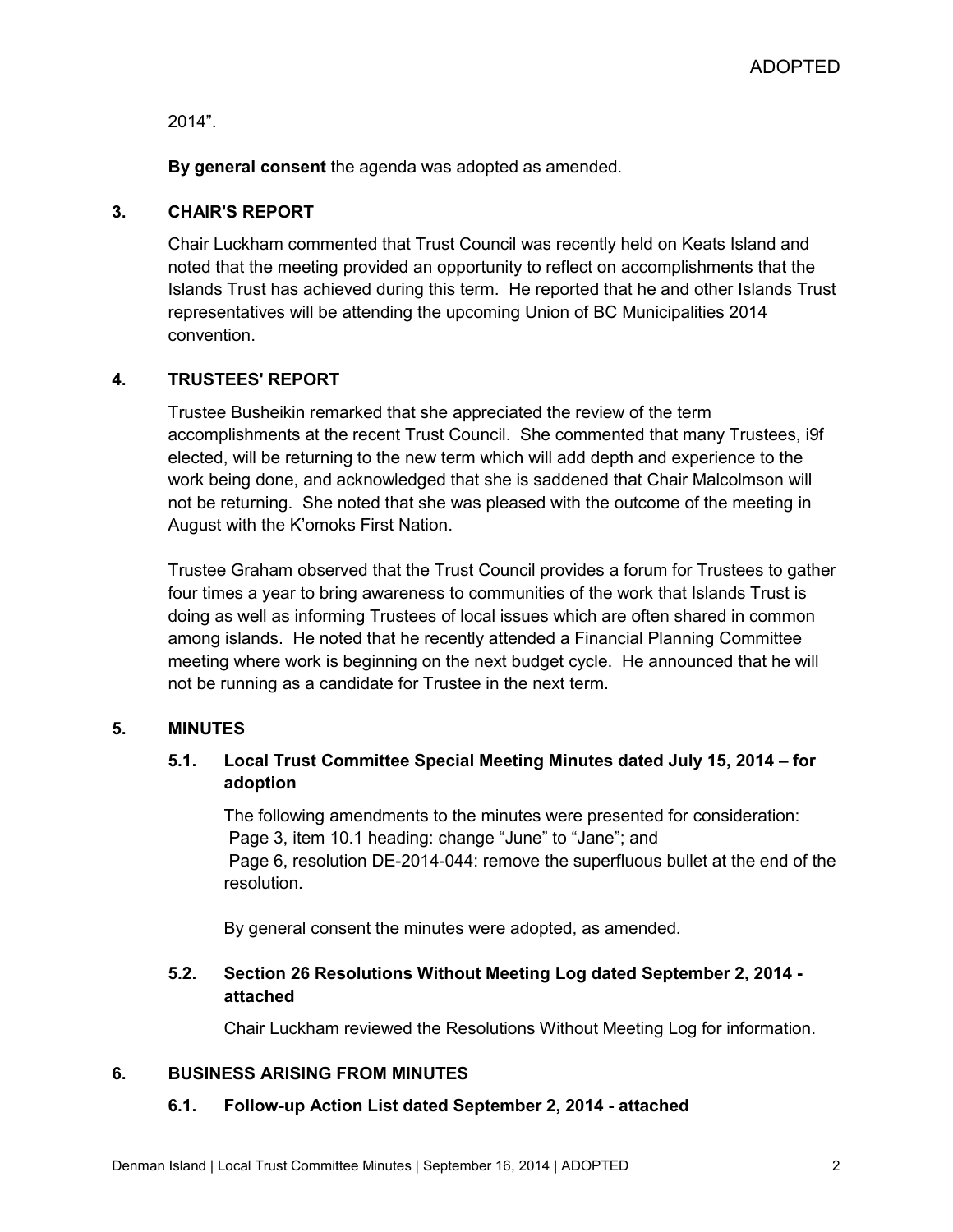Planner Milne presented the Follow-up Action List and provided updates on the status of outstanding items.

### **6.2. Denman Local Trust Committee - K'omoks First Nation Joint Protocol - for discussion**

Chair Luckham commented that productive first steps have been made in building a relationship between the Denman Local Trust Committee and the K'omoks First Nation and provided a brief review of a recent meeting.

There was discussion of the differences between terms "Protocol" and "Memorandum of Understanding" and Trustees considered that a Memorandum of Understanding might be a more useful tool for the Local Trust Committee to consider in this circumstance.

Chair Luckham advised interested public in attendance that the K'omoks First Nation has committed to assist in either cleaning up beach debris or bringing a problem to the attention of a responsible party if advised of a concern.

### **7. APPLICATIONS AND PERMITS**

#### **7.1. DE-DVP-2014.1 (Servo)**

Staff Report dated August 27, 2014 - attached

Planner Milne presented the Staff Report for consideration of a proposed Development Variance Permit which requests a variance of the width to depth ratio due to the panhandle configuration of proposed Lot B and the requirement for frontage greater than 10% of the lot perimeter for Proposed Lot B. Trustees discussed concerns that had been brought to their attention and requested clarity regarding issues including road access, covenants and aquifer/water impact. The applicant was in attendance to address questions raised. Planner Milne advised that he is not aware of a process that would allow adjacent landowners to be informed of technical reviews of subdivision requirements by the Ministry of Transportation and Infrastructure. Discussion followed on possible mechanisms that the Local Trust Committee might utilize in the future, such as new language in the subdivision regulations section, to add protection against impacts to the aquifer that might result from subdivisions.

Trustee Graham spoke to the motion declaring that in his nine years of experience as a Trustee he has seen several applications for variance of the width to depth ratio requirement approved, and suggested that the next Local Trust Committee consider a revision of this regulation.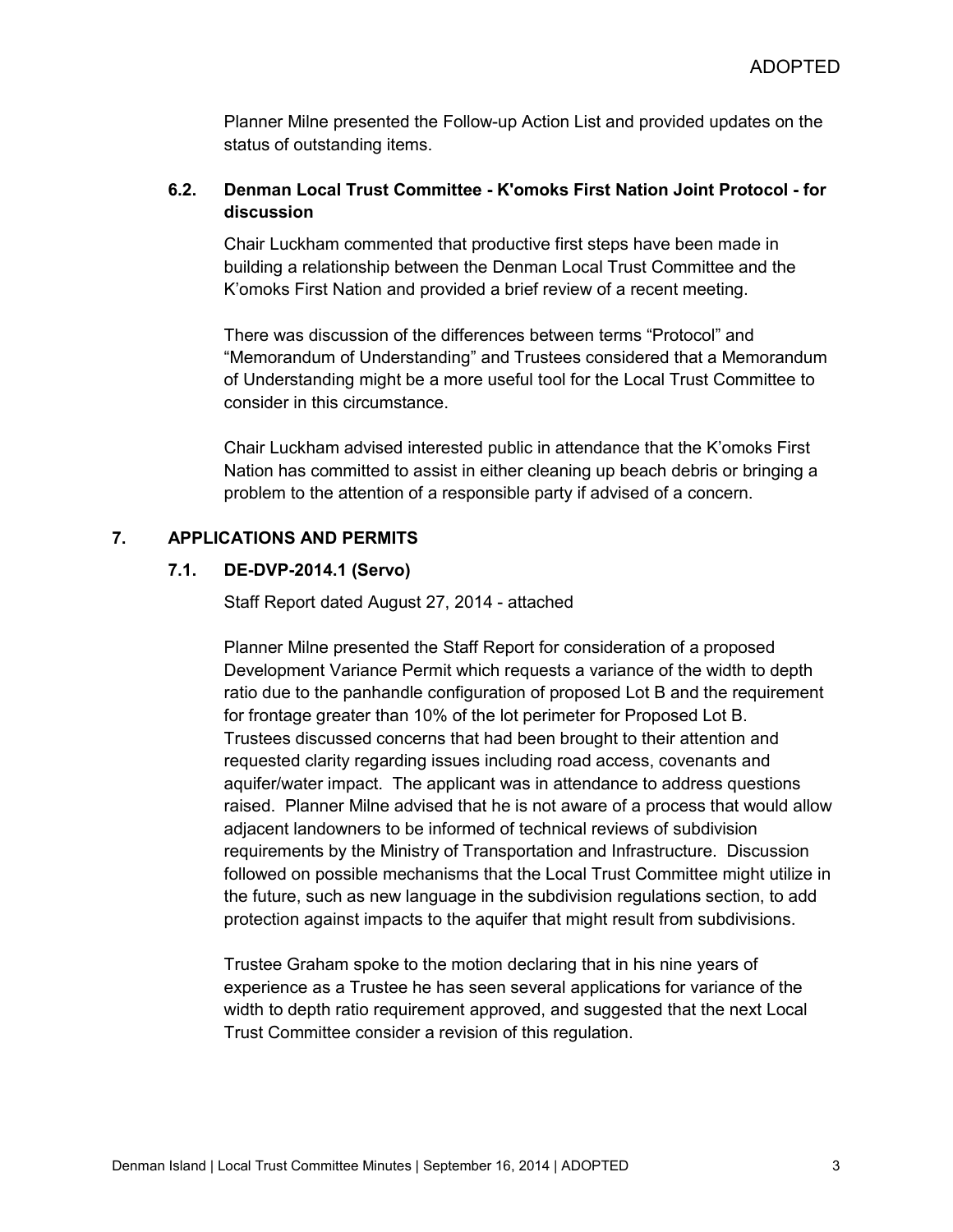DE-2014-051 It was MOVED and SECONDED, that the Denman Island Local Trust Committee: 1. approve Development Variance Permit DE-DVP-2014.1 to Odelja Servo for Proposed Lot B on Lot 2, Section 12, Denman Island, Nanaimo District, Plan 54063; and

2. waive the 10% frontage requirement of the Local Government Act.

CARRIED

### **7.2. DE-DP-2014.1 (Comox Valley Regional District - Parks Department)**

Staff Report dated September 2, 2014 - to be distributed

Planner Milne reviewed the Staff Report which addresses the proposal to construct the second section of the multi-use Denman Cross-Island Trail which requires a development permit as the trail encroaches into the Development Permit Area #4 wetland for approximately 152 metres.

Karin Albert, Comox Valley Regional District Parks Planner was in attendance, summarized the project, and answered questions that arose. She advised that the impact will be small and that Dr. J. Balke has been hired as the environmental monitor on the project. She confirmed that property owners and affected entities such as the Denman Island Memorial Society, The Old School, Denman Conservancy and the Denman Island United Church have been consulted on the proposed work.

Trustees acknowledged that this is a project that the community supports and expressed their appreciation to the Comox Valley Regional District for undertaking this work in a thorough manner that will serve to protect pedestrians, children, and bicycle riders on these rural roads. They also appreciated the hiring of local residents whenever the tender process allows.

DE-2014-052 It was MOVED and SECONDED, that Development Permit DE-DP-2014.1 (CVRD) be approved and issued in accordance with Schedules "A", "B", "C" and "D" attached to the permit.

CARRIED

### **10. CORRESPONDENCE**

*Correspondence specific to an active development application and/or project will be received by the Denman Island Local Trust Committee when that application and/or project is on the agenda for consideration.*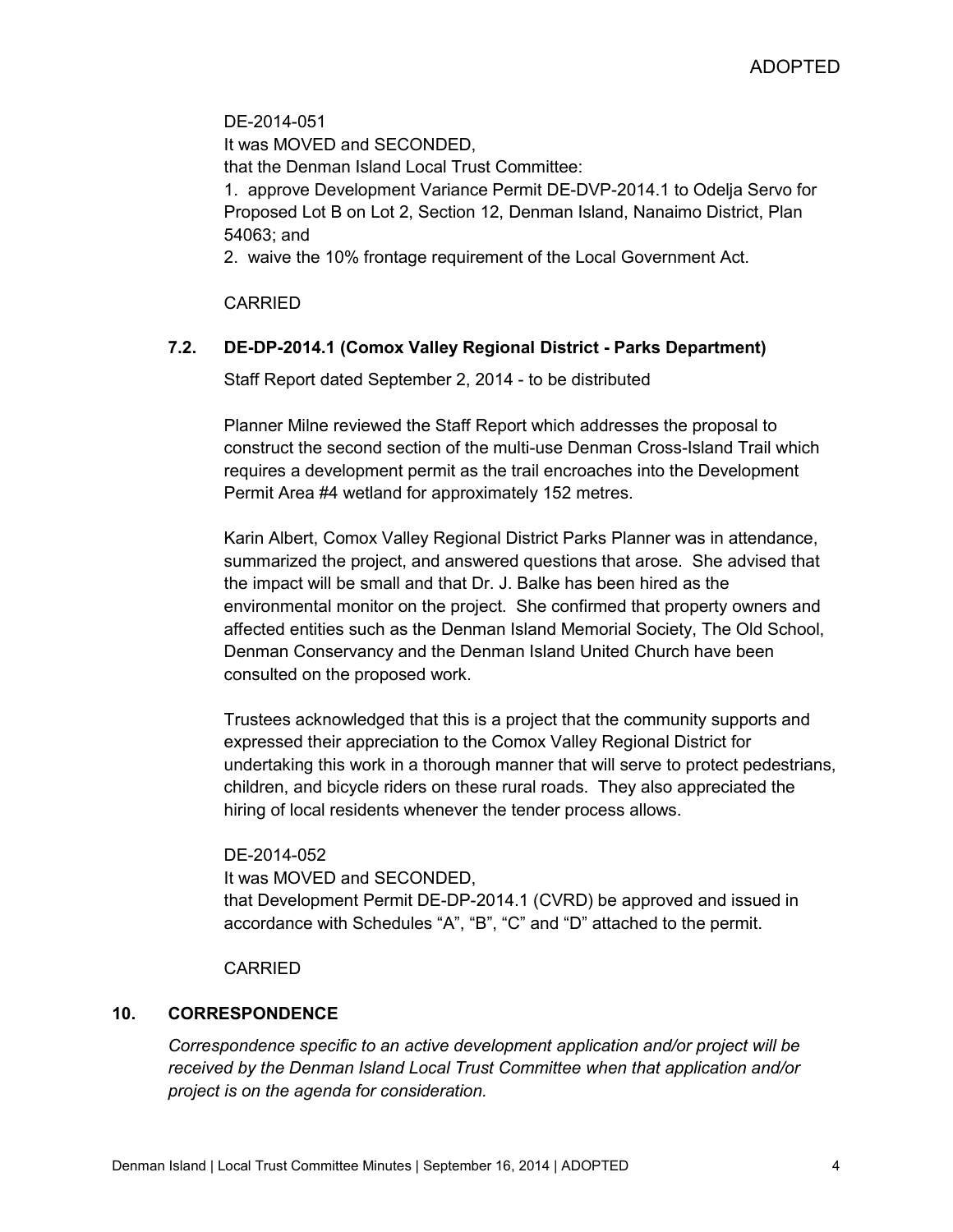ADOPTED

#### **10.2. Letter dated August 15, 2014**

Don Cadden, Regional Director, BC Parks regarding Designation of Denman Island Lands - attached

Planner Milne explained the contents of the letter which informed the Local Trust Committee that of the four Denman Island parcels not included in the protected area designation process in 2013, three parcels are not considered suitable by BC Parks' staff for addition to the provincial protection areas system. He reported that these three parcels are the Denman Island Quarry, McFarlane Road and Morrison Marsh properties and that that the Ministry of Environment is preparing to transfer the administration of these parcels to the Minister of Forests, Lands and Natural Resource Operations.

Trustees expressed concern that these properties have significant ecological value and their protection is important. They also noted that these properties were part of a commitment made to the community as a part of a development settlement. They indicated that options need to be identified and explored to ensure the protection of these parcels. Discussion followed on possible options to consider including the following:

Karin Albert, Comox Valley Regional District (CVRD) Parks Planner, was in attendance and was asked if CVRD might consider discussion of placing these properties under their parks program or under a license of operation. She responded that if requested, options might be considered and explored by the Board;

With the permission of the Local Trust Committee, Chair Luckham recognized an attendee who wished to make a comment. Simon Palmer suggested that it might be appropriate to initiate a community discussion regarding the disposition of the lands as there might be other uses identified in conjunction with preservation of the land, such as for community housing; and

Trustees discussed writing a letter in response to the correspondence from BC Parks. They noted that several pieces of correspondence on the agenda had concerned this issue and that the summary of the value of the lands presented in agenda item 10.5 could be helpful in the creation of the letter.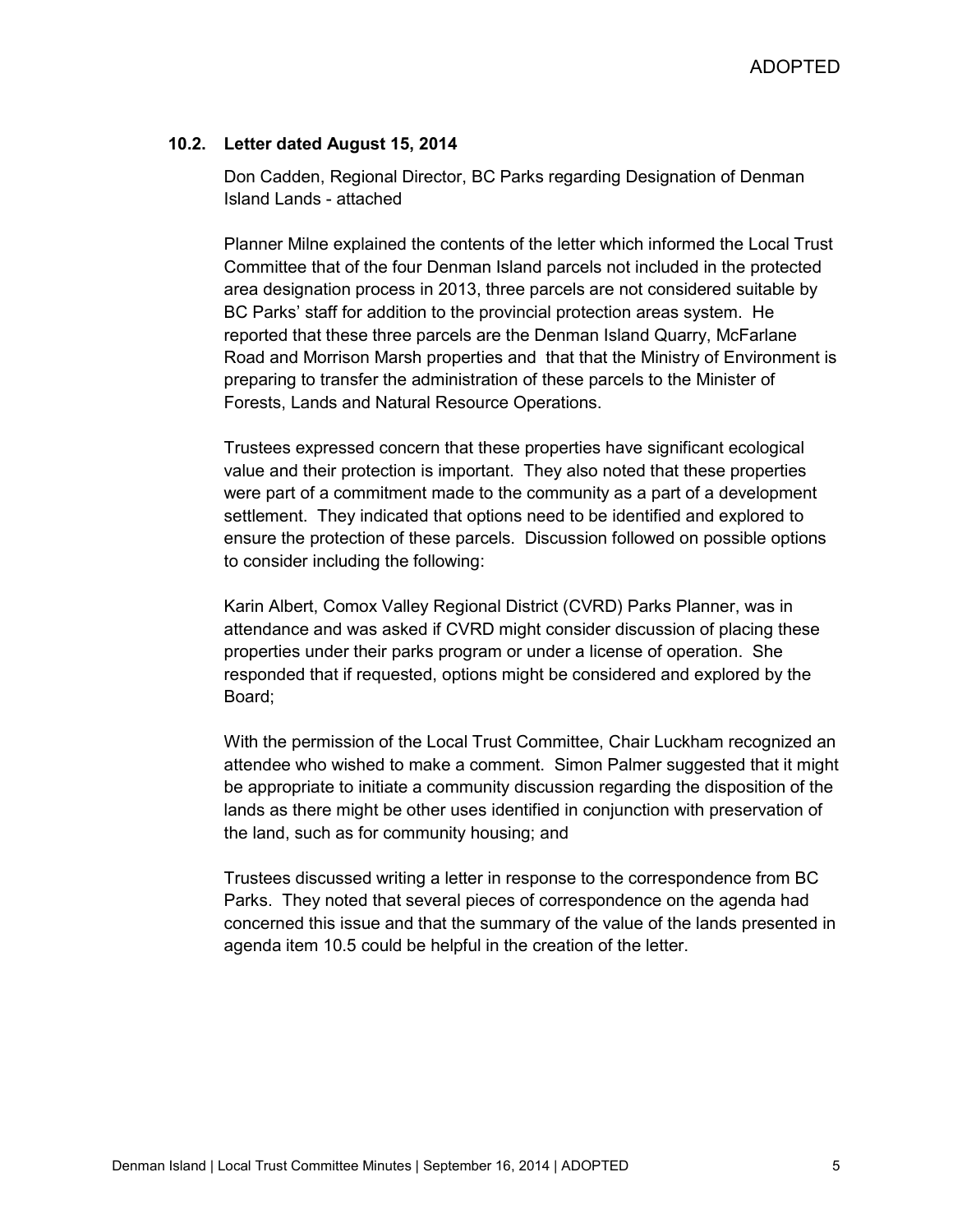#### **DE-2014-053**

### **It was MOVED and SECONDED,**

that the Denman Island Local Trust Committee request that staff write a letter to Don Cadden, Regional Director, BC Parks, for the Chair's signature, expressing disappointment with BC Parks' decision to exclude these parcels from previously agreed upon protection by Park land status and requesting an opportunity to discuss other options for the future of these lands.

#### **CARRIED**

**By general consent** the meeting was adjourned at 12:00 pm for a break and presentation of the Community Stewardship Award to the Association of Denman Island Marine Stewards. The meeting reconvened at 12:30 pm.

#### **8. DELEGATIONS**

There were no Delegations.

### **9. TOWN HALL SESSION**

A community member asked if a review of B&B regulations is going to be a priority for the incoming Trustees. In a follow-up question she asked if the standing resolution restricting bylaw enforcement on home based guest accommodation regulations would be ending in December, 2014. She indicated that it had been understood that it would continue until the Local Trust Committee has reviewed the regulations, pointing out that the definition of kitchen is not clear and that operators are in fear of fines that might be assessed. She asked that the moratorium be extended until the review has been completed.

Trustees clarified the process, indicating that existing Top Priorities and Projects List will be passed to the new Trustees who will be setting the priorities for their work program. They suggested that community members may attend meetings to identify topics of concern that they wish the Local Trust Committee to consider. Trustees explained that other priorities have taken precedence over the guest accommodation review and confirmed that an extension of the bylaw enforcement moratorium may be considered prior to the end of the term.

#### **10. CORRESPONDENCE**

#### **10.1. Email dated August 11, 2014**

Ralph McCuaig, Margie Gang and Marion & Oliver Cobb regarding Extention of Moratorium on Enforcement of the Tourism-Related Prohibitions of Bylaw No. 186- attached

Trustees considered the options of extending the moratorium which is due to expire on December 31, 2014 at this time or to defer the decision to the next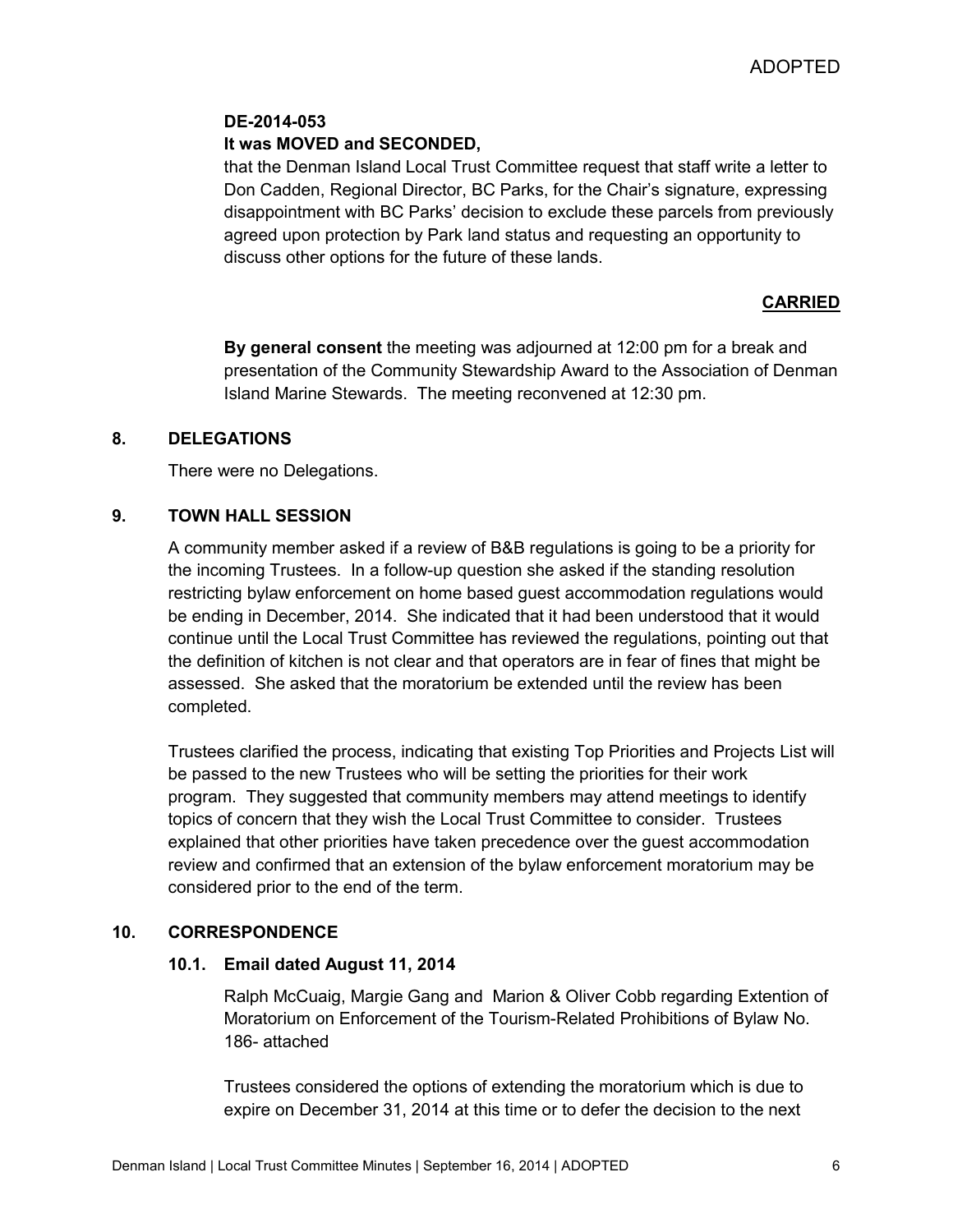Local Trust Committee.

### **DE-2014-054**

### **It was MOVED and SECONDED**,

that the Denman Island Local Trust Committee renew Standing Resolution No. DE-065-2013 to be extended to December 31, 2015.

### **CARRIED**

In speaking to the motion Trustees explained that this resolution will not bind the incoming Local Trust Committee to a commitment to extend the moratorium as they could choose to rescind it; however it will make a statement that this Local Trust Committee believes that it is a good idea. Trustees cautioned that economic decisions should not be based on an impression or expectation that the moratorium will be extended by the next Local Trust Committee.

**By general consent** agenda item 10.2 was moved to follow item 7.2.

- **10.3. Letter from Denman Conservancy Association dated September 12, 2014** Received.
- **10.4. Letter from Denman Island Residents Association dated September 8, 2014** Received.
- **10.5. Letter from Dr. J. Balke dated September 8, 2014** Received.
- **10.6. Email from Des and Sandy Kennedy dated September 13, 2014** Received.
- **10.7. Email from Kal Holsti dated September 14, 2014** Received.
- **10.8. Letter from Anne Siegel dated September 15, 2014** Received.

### **11. REPORTS**

### **11.1. Work Program**

### 11.1.1. Top Priorities Report and Projects Report dated September 4, 2014 attached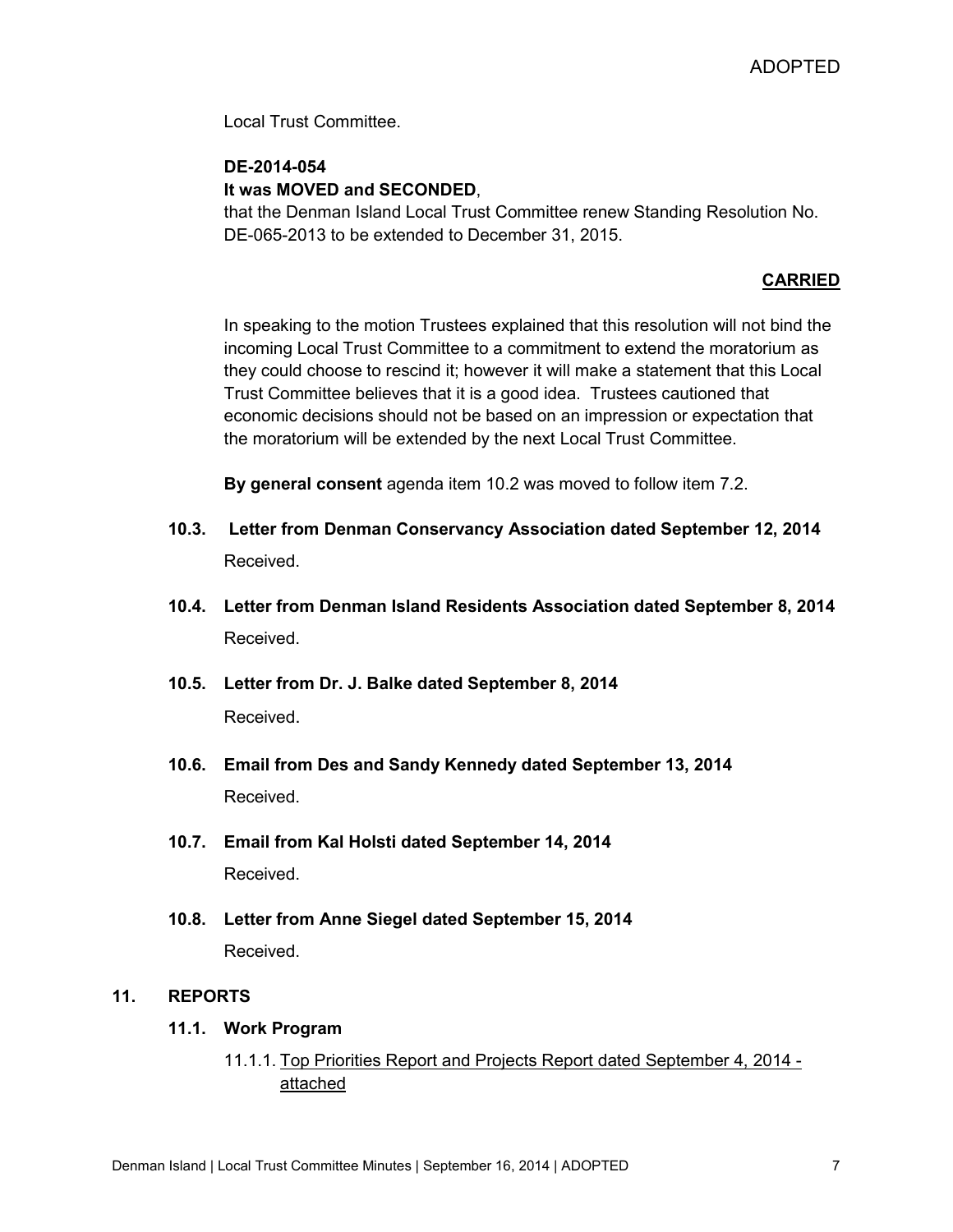Trustees discussed removing and adding items to the Top Priorities Report.

Trustee Busheikin remarked that the Local Trust Committee has not abandoned the Farm Plan. She indicated that while the Committee does want to work on the review, at this time there is not a surge of community concern on this issue. She observed that the Farm Plan is being used and has been a useful tool to address some issues.

### **DE-2014-055**

### **It was MOVED and SECONDED,**

that the Denman Island Local Trust Committee amend its Top Priorities List as follows:

- 1. remove item nos. 1 and 2;
- 2. move "Implementing Riparian Areas Regulations" to the top of the list;
- 3. add "Creation of Memorandum of Understanding with K'omoks First Nation" as item no. 2; and
- 4. move "Review of visitor accommodation regulation" from the Projects to the Top Priorities as item no. 3.

### **CARRIED**

## **DE-2014-056**

### **It was MOVED and SECONDED,**

that the Denman Island Local Trust Committee remove the item "Affordable Housing Strategy" from the Projects List.

### **CARRIED**

### **DE-2014-057**

### **It was MOVED and SECONDED,**

that the Denman Island Local Trust Committee add as an Activity to the Farm Plan project: "Include consideration of Exploring Food Security in the Islands Trust Area in the final report".

#### **CARRIED**

### **11.2. Applications Log**

#### 11.2.1. Report dated September 4, 2014 - attached

Planner Milne summarized the report and provided updates.

### **11.3. Trustee and Local Expenses**

#### 11.3.1. Expenses posted to end of July, 2014 - attached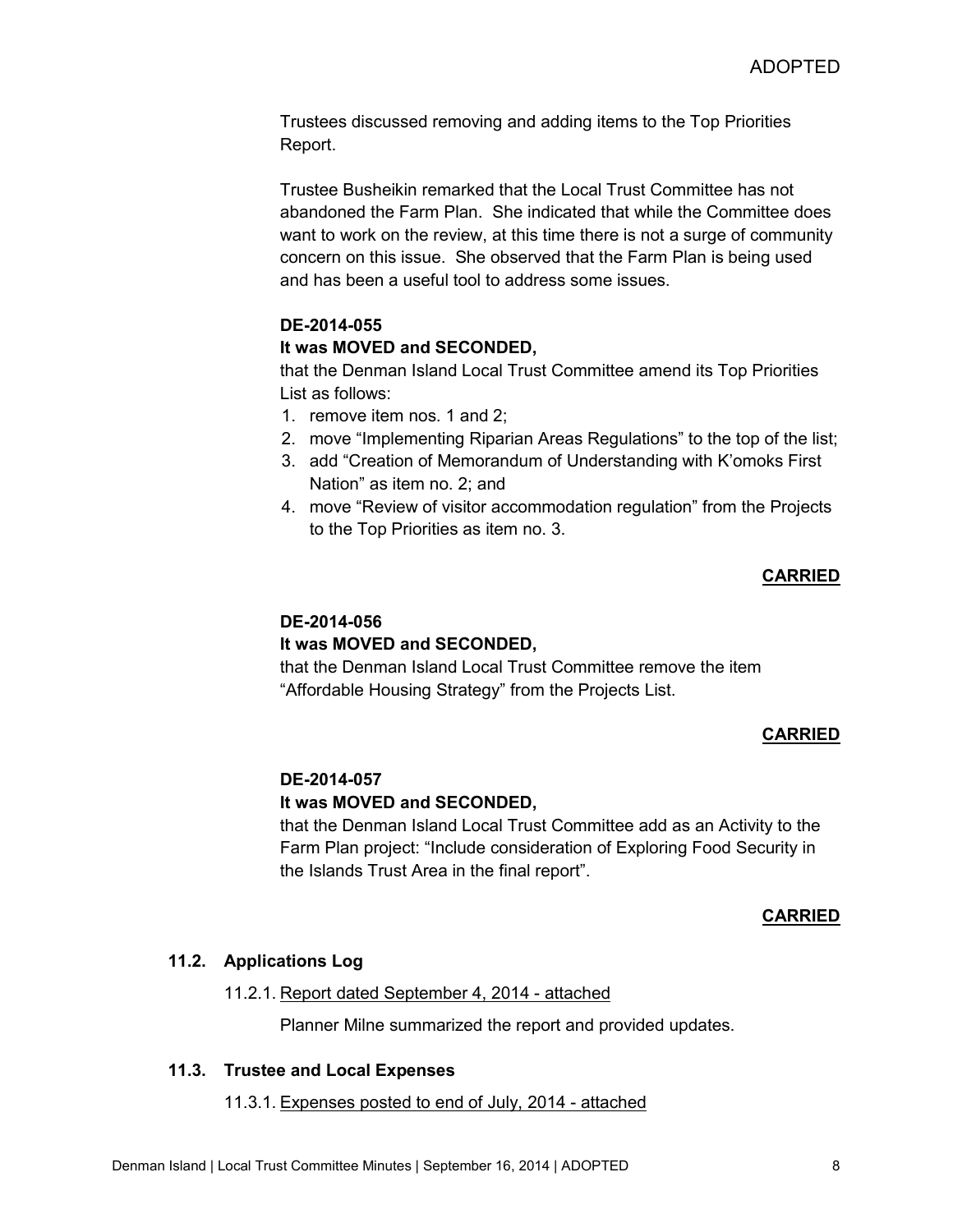Received.

# 11.3.2. Expenses posted to end of August, 2014 - attached

Received.

### **11.4. Policies and Standing Resolutions**

### 11.4.1. Report– attached for information

The report was received for information and was addressed at agenda item 10.2.

### **BREAK AND PRESENTATION OF COMMUNITY STEWARDSHIP AWARD TO THE ASSOCIATION OF DENMAN ISLAND MARINE STEWARDS**

### **12. LOCAL TRUST COMMITTEE PROJECTS**

### **12.1. Denman Housing Needs**

12.1.1. Staff Report dated August 25, 2014 regarding Response to EC Review of Proposed Bylaw No.211 - attached

Planner Milne summarized the Staff Report regarding the Executive Committee review of proposed Bylaw No. 211 and the recommended change in wording. He commented that staff believes that the replacement language would work equally well.

Chair Luckham acknowledged that the Local Trust Committee has been advised that given the nature of the change there is no requirement to proceed to a further Public Hearing.

### **DE-2014-058**

### **It was MOVED and SECONDED,**

that the Denman Island Local Trust Committee rescind third reading of proposed Bylaw No. 211 cited as "Denman Island Land Use Bylaw, 2008, Amendment No. 1, 2014".

**CARRIED**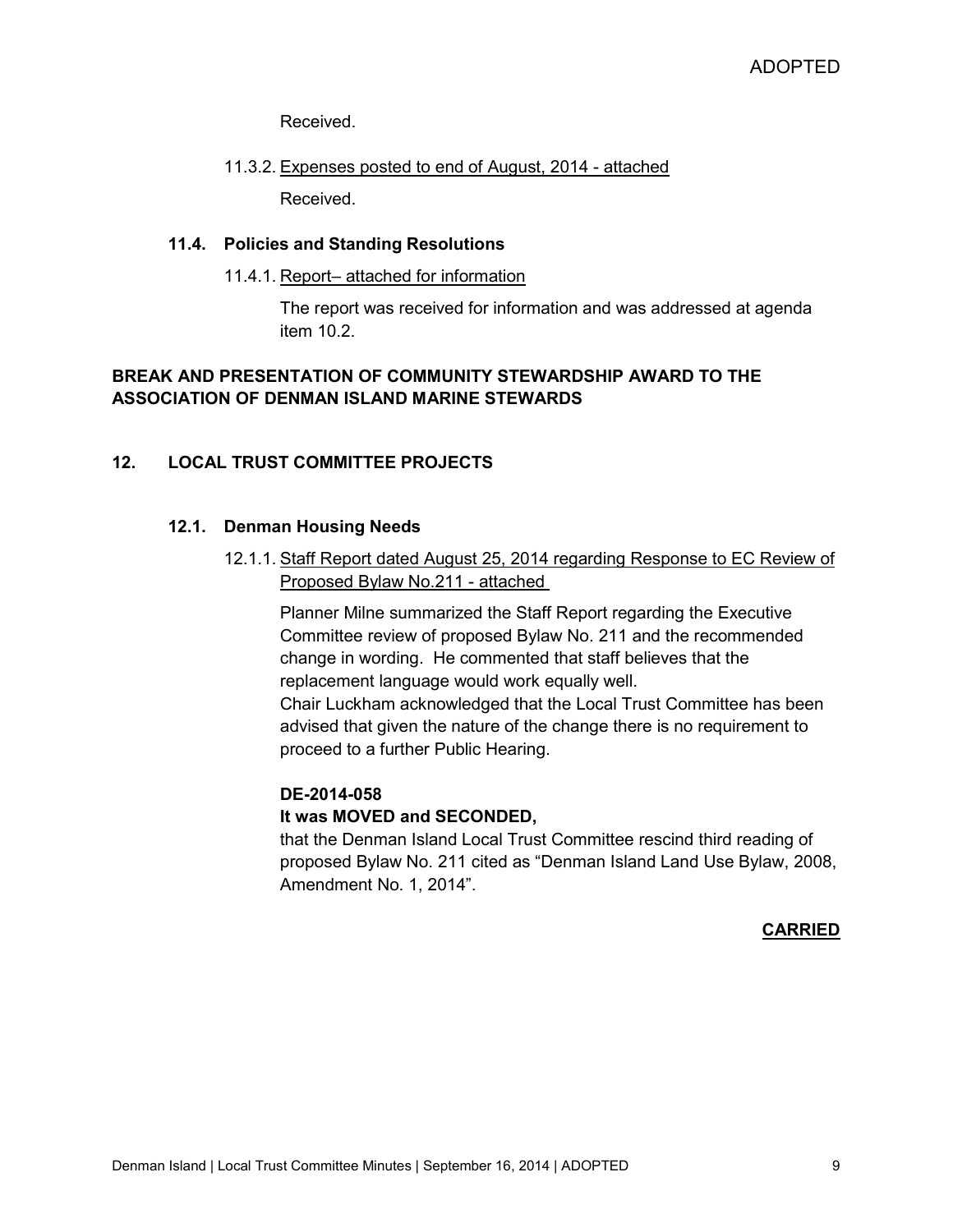### **DE-2014-059**

#### **It was MOVED and SECONDED,**

that the Denman Island Local Trust Committee amend proposed Bylaw No. 211 cited as "Denman Island Land Use Bylaw, 2008, Amendment No. 1, 2014" by deleting the existing text in 5(a) of item 3 of Schedule "A" and replacing it with the following:

"Either the dwelling unit or secondary suite is occupied by the owner of the dwelling unit; or the dwelling unit or the secondary suite is occupied by a person other than the owner who has responsibility for managing the property, including dealing with complaints of neighbours arising from the occupancy of the property".

#### **CARRIED**

### **DE-2014-060 It was MOVED and SECONDED,**

that the Denman Island Local Trust Committee give third reading to proposed Bylaw No. 211 cited as "Denman Island Land Use Bylaw, 2008, Amendment No. 1, 2014", as amended.

#### **CARRIED**

### **DE-2014-061 It was MOVED and SECONDED**,

that the Denman Island Local Trust Committee re-submit proposed Bylaw No. 211 to the Executive Committee for further review and consideration of approval.

#### **CARRIED**

### **12.2. Riparian Areas Regulation - Next Steps - for discussion**

Planner Milne reported on the Open House presentation that occurred and indicated that in his assessment the attendees were supportive of the proposed bylaws. He considered that the Open House had been an effective way to present the material and gauge the response of the general community. He suggested that the Local Trust Committee consider moving the draft bylaws forward. Discussion followed on possible next steps which included giving first reading to start the conversation with the community on this issue and referral of the proposed bylaws to agencies for comments.

Trustees acknowledged that there is no budget to reassess, review or conduct additional Riparian Areas Regulation mapping based on individual concerns that might be expressed, noting that small discrepancies would not necessarily be meaningful in the context of the bylaws.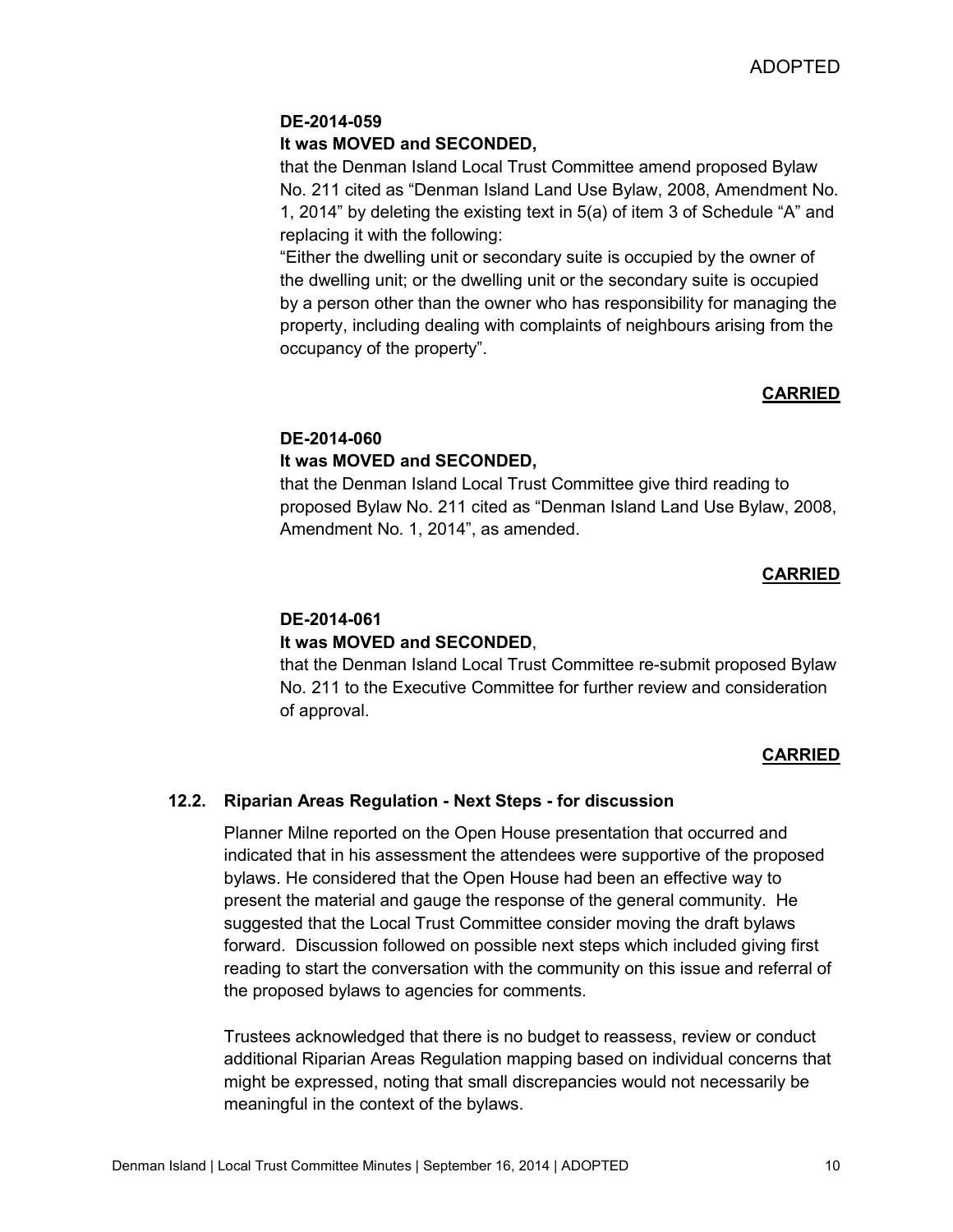Planner Milne determined that it is necessary for the draft Riparian Areas Regulation bylaws to be assigned identifying bylaw numbers prior to giving first reading and advised that first reading may be given by the Resolution Without Meeting process.

#### **DE-2014-062 It was MOVED and SECONDED,**

that the Denman Island Local Trust Committee request staff to initiate a Resolutions Without Meeting to give first reading to Riparian Areas Regulation draft bylaws.

#### **CARRIED**

#### **13. NEW BUSINESS**

#### **13.1. 2015-16 Budget Submissions**

#### 13.1.1. Memorandum dated August 18, 2014 - attached

Trustees discussed the 2015-2016 budget submission for the Denman Island Local Trust Committee.

The allocation for Protocol Agreement with K'omoks First Nation was discussed with the following key points noted:

- The project focus is to improve relationship and the budget should include funding for a strategy that includes a community workshop to engage and stimulate that understanding;
- A Memorandum of Understanding has been recommended by the Local Trust Committee as the preferred agreement which is a simpler document without high-level protocol work; and
- The savings recognized from using a Memorandum of Understanding versus a Protocol Agreement is estimated to be sufficient to fund the suggested workshop; no change in the cost for the project is necessary.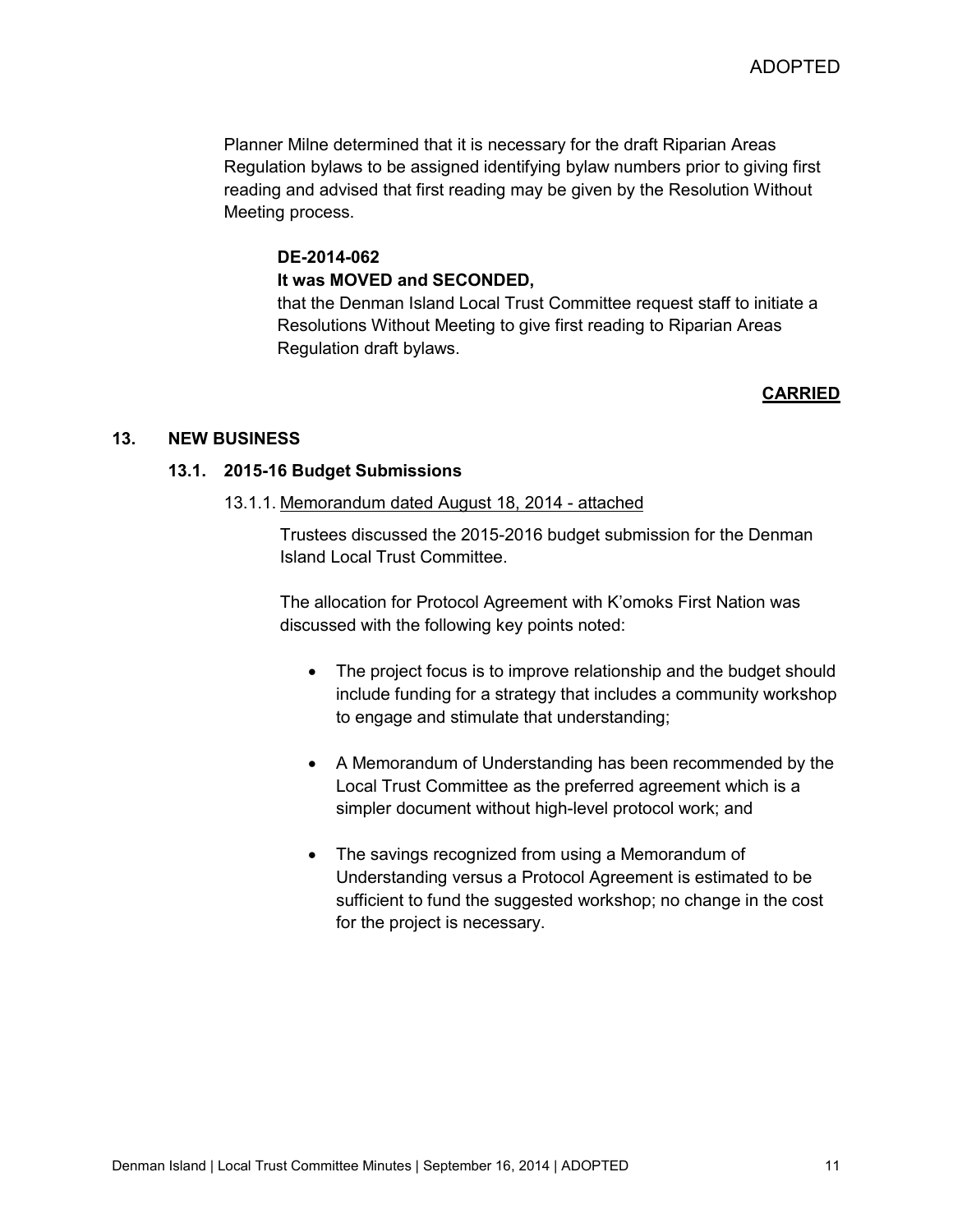### **DE-2014-063**

### **It was MOVED and SECONDED,**

that the second item on Attachment 2 of the Budget Request be changed to "Memorandum of Understanding and relationship building with K'omox First Nation and that the wording under the Description column be changed to "Host community relationship building exercises".

### **CARRIED**

### **DE-2014-064 It was MOVED and SECONDED,**

that the Denman Island Local Trust Committee approve and forward the draft 2015-16 Project Budget submission to Financial Planning Committee, as amended.

### **CARRIED**

### **13.2. Comox Valley Regional District Rural Official Community Plan Referral**

### 13.2.1. Memorandum dated August 28, 2014 - attached

Trustees discussed their interests and comments that might be provided in this referral.

### **DE-2014-065**

### **It was MOVED and SECONDED,**

that the Denman Island Local Trust Committee respond to the Referral Form on File 6480-25 as "Interests unaffected" with a comment provided as follows: The Local Trust Committee would like to be appraised of the work being done on the new action item "to develop an area plan to balance the interests between residential users and aquaculture operators in the Baynes Sound area".

### **CARRIED**

### **13.3. Denman Island Communications Material Review - for discussion**

There was no action taken on this agenda item at this time.

#### **14. BYLAWS**

### **14.1. Proposed Bylaw No. 211 cited as "Denman Island Land Use Bylaw, 2008, Amendment No. 1, 2014"- for further consideration**

This item was discussed at agenda item 12.1.1.